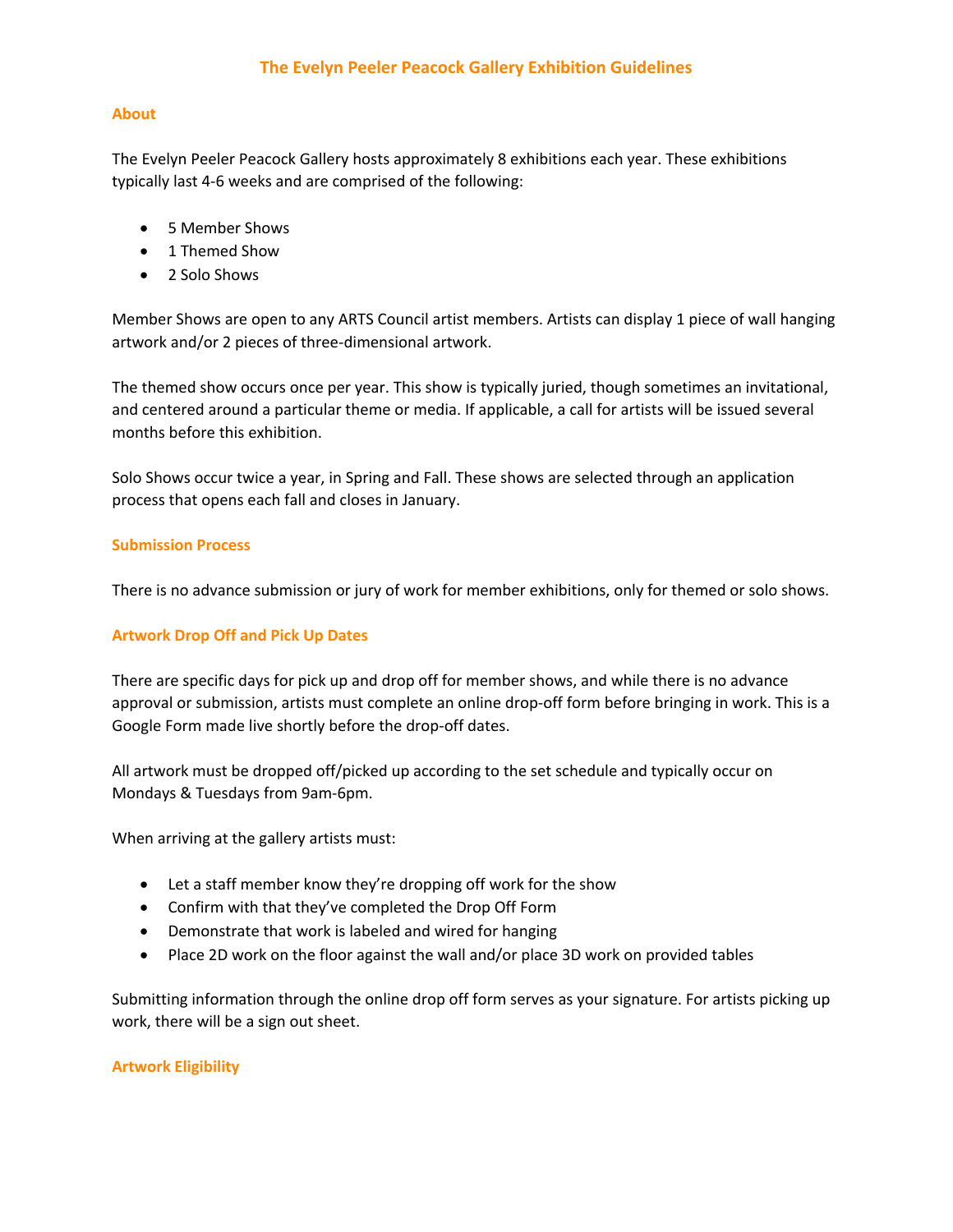Artwork in any theme or medium can be brought for display in member exhibitions. Juried and other calls will have specific themes and mediums.

Unless otherwise indicated, artists are limited to one piece of wall hanging artwork of any size and/or two pieces of 3D or multimedia work that fits atop a 10x10" pedestal or sits freely on the floor.

Unless otherwise indicated, work must also meet the following requirements:

- Wall hanging artwork may weigh up to 50 pounds
- Artists must provide their own mounts, stands, or displays for pedestal or floor standing work
- Work must be your own original work created from original materials, or materials that are creatively transformed into original works of art.
- Prints from your original work must be acknowledged as such in the drop off form.

All work must be gallery-ready and professionally presented. Any loose media (chalk, pastel, etc.) or wet media (Paint, etc.) must be set with a final fixative and/or dry to the touch.

Wall hanging work must be able to hang on the gallery hanging system. Wiring your work is the best and preferred solution. Please see below for dimensions of our hanging system hardware.



5" wide 5/8" wide

All work that comes into the gallery must be labeled on the back with the following:

- Name
- Title of the work
- Media
- **Price**

Artwork will that cannot be hung using the hanging system or properly displayed otherwise will not be accepted.

The ARTS Council reserves the right to reject artwork that is homophobic, transphobic, racist, misogynistic, or otherwise willfully disrespectful, hateful, or discriminatory.